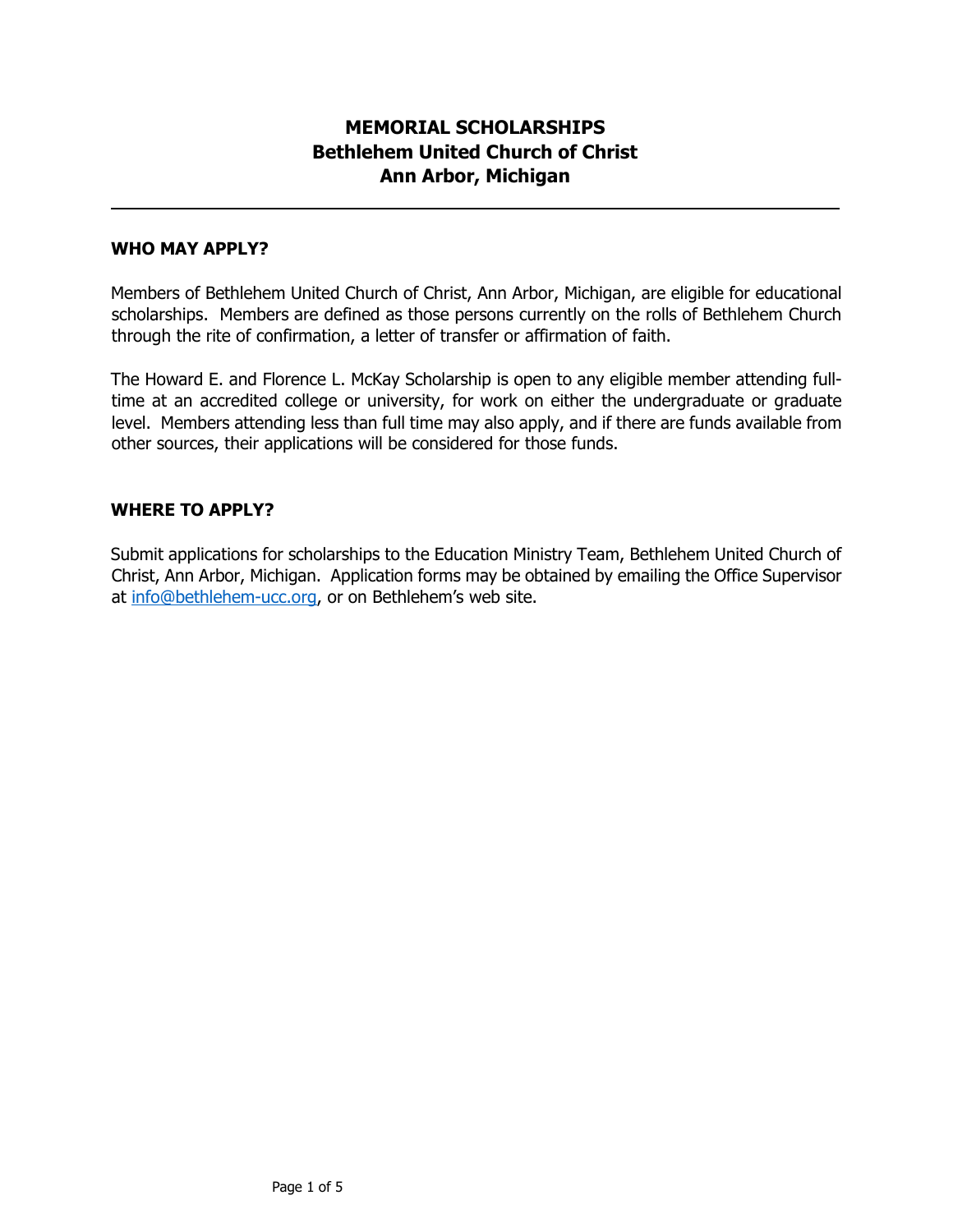#### SUBMIT TO CHURCH OFFICE BY **June 12, 2022**

# **GENERAL INFORMATION ON THE BETHLEHEM MEMORIAL SCHOLARSHIP FUND**

I. Purpose of Bethlehem Scholarship Fund

To encourage and assist members of Bethlehem United Church of Christ who need financial assistance to attend an approved an accredited college or university.

II. Scholarship Information

Bethlehem members enrolled full-time (as defined by the institution) in any accredited college or university are considered for a scholarship. The amount is determined yearly by the Bethlehem Church Education Ministry Team (EMT).

- III. Procedures for Granting Bethlehem Memorial Scholarship Fund Awards
	- A. Applications are presented to the Bethlehem Church EMT. Application forms are available in the office at Bethlehem United Church of Christ, 423 S. Fourth Avenue, Ann Arbor, MI 48104, or by email to [info@bethlehem-ucc.org.](mailto:info@bethlehem-ucc.org)
	- B. Applications must be filed by Sunday, **June 12, 2022** for the following academic year.
	- C. Personal interviews are conducted at the discretion of the EMT.
	- D. Applications for renewal of scholarships must be submitted to the EMT following the same procedures as an original application.
	- E. The EMT announces annually the names of the recipients of the scholarships to the Leadership Council and the congregation.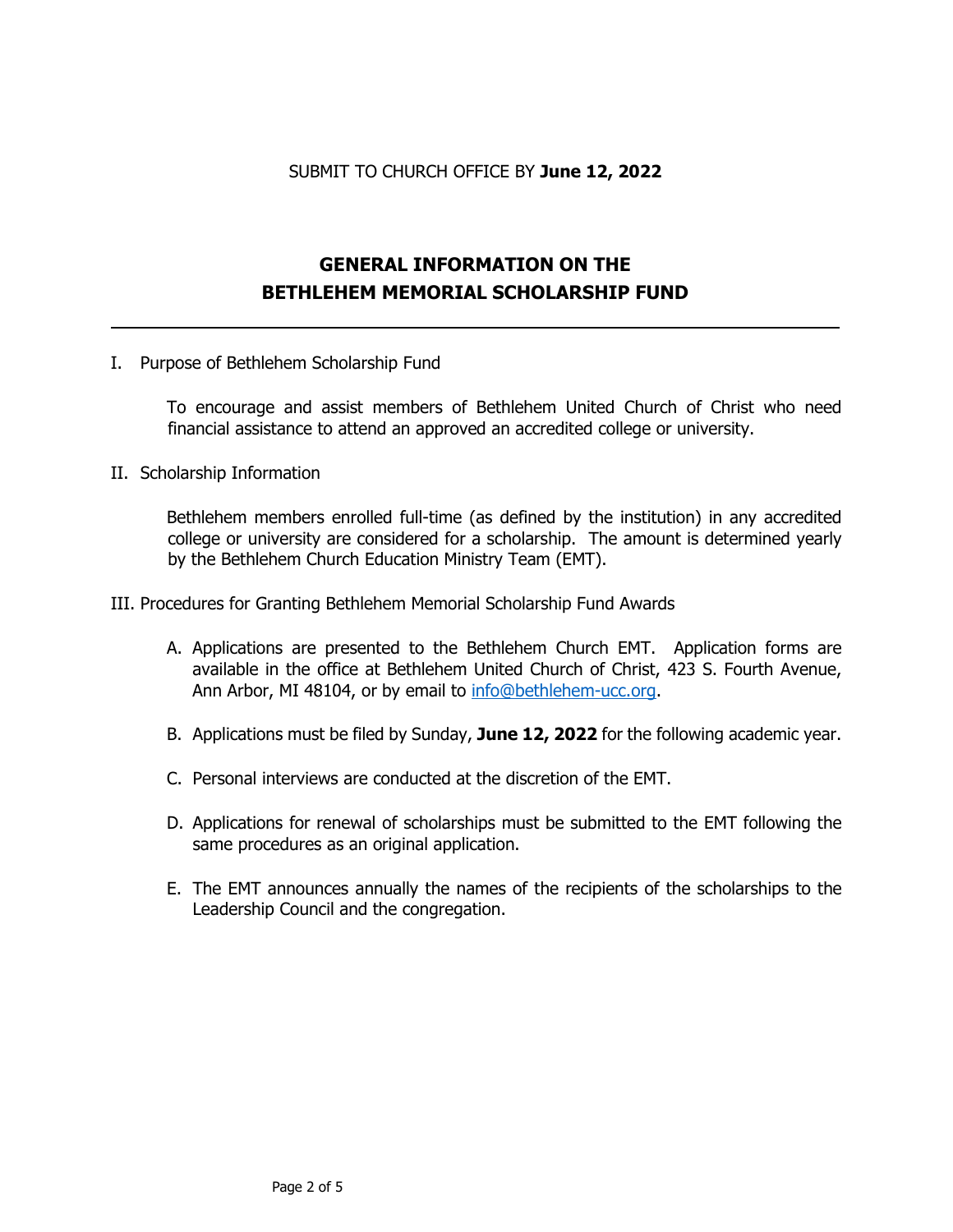# **BETHLEHEM UNITED CHURCH OF CHRIST 423 S. FOURTH AVENUE ANN ARBOR, MI 48104**

| Name of applicant Manual Assembly and Assembly and Assembly and Assembly and Assembly and Assembly and Assembly |  |  |  |
|-----------------------------------------------------------------------------------------------------------------|--|--|--|
|                                                                                                                 |  |  |  |
|                                                                                                                 |  |  |  |
|                                                                                                                 |  |  |  |
|                                                                                                                 |  |  |  |
|                                                                                                                 |  |  |  |
|                                                                                                                 |  |  |  |

Have you attended services or activities at Bethlehem during this last year?

Have you attended other churches or places of worship during this last year?

#### **INVOLVEMENT IN SPIRITUAL, FAITH-BASED, COMMUNITY SERVICE, OUTREACH OR JUSTICE:**

Please list your involvement in faith-based activities in the life of Bethlehem (e.g., Habitat trips, CROP walk, choir/soloist, shelter program, youth group, etc.) Include the extent and approximate dates of your involvement.

#### **COMMUNITY INVOLVEMENT:**

List your involvement in any other activities that are spiritual, faith-based, service, outreach, or justice oriented and/or further Christ's vision for the world.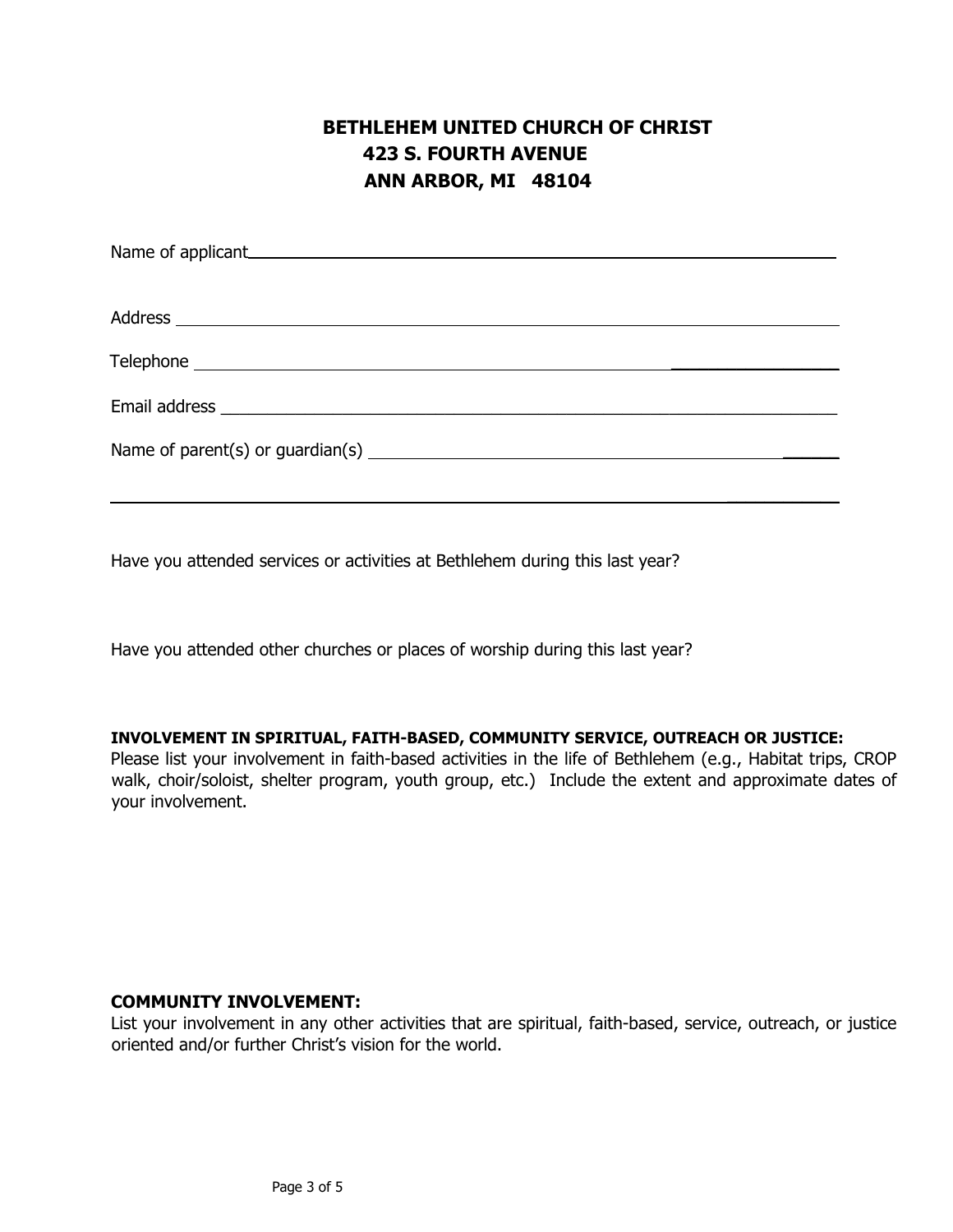#### **DOCUMENTATION REQUIRED:**

- 1. If an entering freshman, please **submit a copy of your letter of acceptance** and **print-out of enrolled classes for the 2022-2023 school year.**
- 2. If other than an entering freshman, please **submit a print-out of enrolled classes for the 2022-2023 school year.**
- 3. For all scholarship applicants, please **submit a transcript from the most recent school attended.**

Please identify three persons, other than family members, who can provide information concerning your qualifications.

| Name | Address                                      | Phone |
|------|----------------------------------------------|-------|
| Name | Address                                      | Phone |
| Name | <b>Address</b>                               | Phone |
|      | Are you receiving any other scholarship aid? |       |